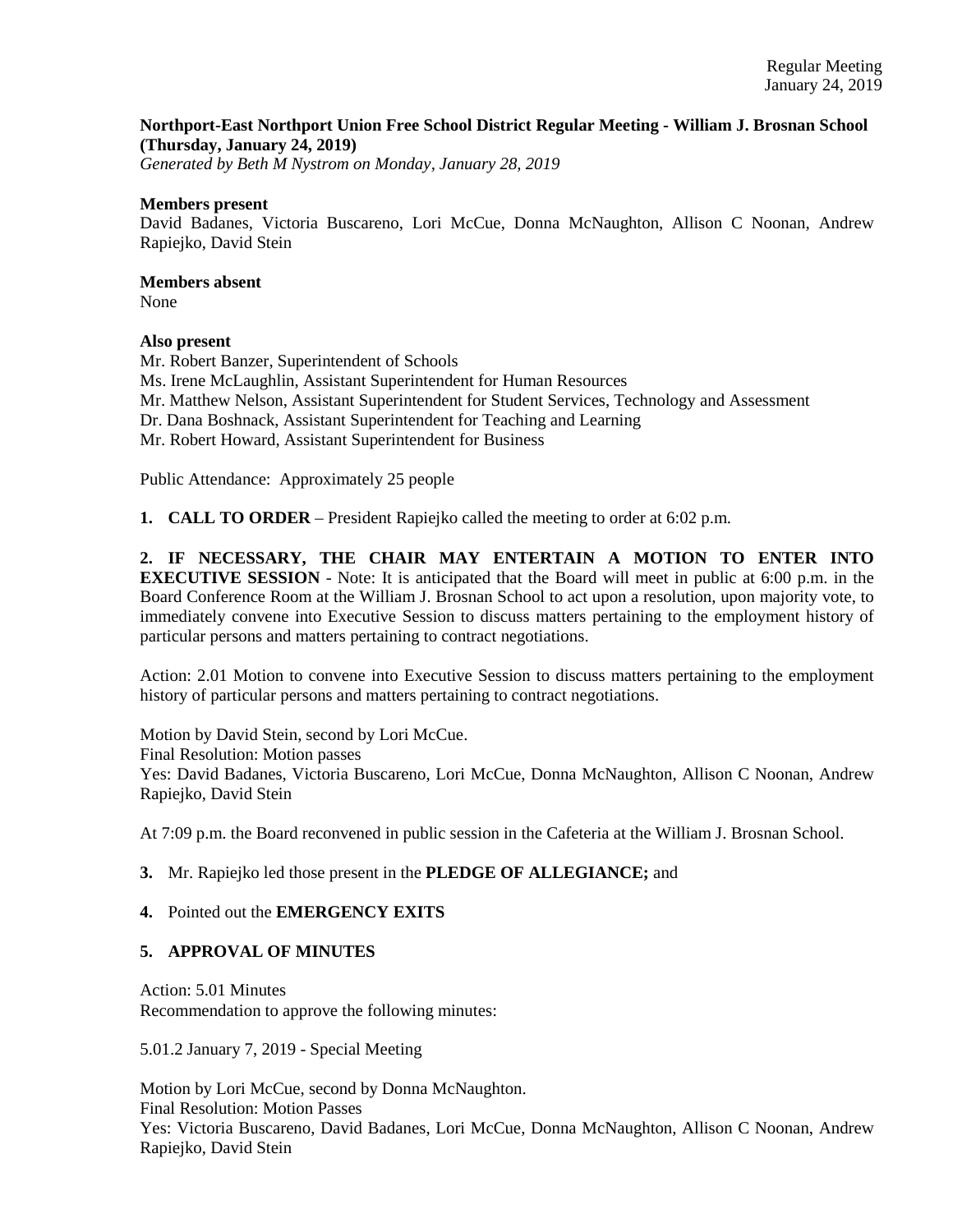Recommendation to remove from table and approve the following minutes:

5.01.1 November 28, 2018 - Regular Meeting

Motion by Allison C Noonan, second by Victoria Buscareno. Motion Passes Yes: Victoria Buscareno, David Badanes, Lori McCue, Donna McNaughton, Allison C Noonan, Andrew Rapiejko, David Stein

## **6. STUDENT AND STAFF RECOGNITION/ANNOUNCEMENTS FROM THE SUPERINTENDENT OF SCHOOLS**

Information: 6.01 Upcoming Meetings

President Rapiejko reviewed the upcoming meetings of February  $7<sup>th</sup>$ , March  $7<sup>th</sup>$ , March  $14<sup>th</sup>$ , March  $21<sup>st</sup>$ , and March 28<sup>th</sup>.

**7. COMMUNICATIONS** - Please Note: This is the opportunity for persons who had written letters to the Board to speak to the Board regarding the issues raised in their communications. Speakers are asked to keep their comments brief, and to speak no longer than 5 minutes.

There were no communications to the Board requiring Board action.

**8. PUBLIC COMMENT/PARTICIPATION** - Please Note: Community members are invited to share their questions, comments, or concerns with the School Board. When speaking, citizens should state their name and address for the record and limit their presentation to 5 minutes. Where possible, the Board will answer factual questions immediately. A written response may be provided when information is not available. If a response would involve discussion of Board Policy or decisions which might be of interest to citizens not present at the meeting, the Board may place the item on a future meeting agenda.

| Name                        | Comment                                                                                                                                                                                                                                                                                                                                                |
|-----------------------------|--------------------------------------------------------------------------------------------------------------------------------------------------------------------------------------------------------------------------------------------------------------------------------------------------------------------------------------------------------|
| Lynda Keehlisen<br>Parent   | Requested that an additional section be added to the 1 <sup>st</sup> grade for 2019-2020 at<br>Pulaski Road School, stating that the kindergarten classes now are too large and<br>difficult for one person to manage so many kids.                                                                                                                    |
| Lisa Jahrsdoerfer<br>Parent | Stated that the current outdoor recess guidelines utilized by the schools is having a<br>crippling effect on children having an opportunity to play outside. Recess is an<br>essential part of education and should not be spent in a library or lunch room<br>playing board games and being told to be quiet. The guidelines need to be<br>revisited. |
| Anika Giehl<br>Parent       | Stated that kids need to be dressed appropriately to go outside for recess.                                                                                                                                                                                                                                                                            |

## **9. SPECIAL REPORTS**

Superintendent Banzer stated that the fifth graders at Pulaski Road School will be participating in the News12 paper football challenge with News12 Anchor Kevin Maher. The challenge will air on News12 on Friday, February 1<sup>st</sup>.

Mr. Banzer stated that at the State level both the assembly and senate passed amendments to APPR. It needs to be approved by the governor. The amendments provide the option of not using state assessments,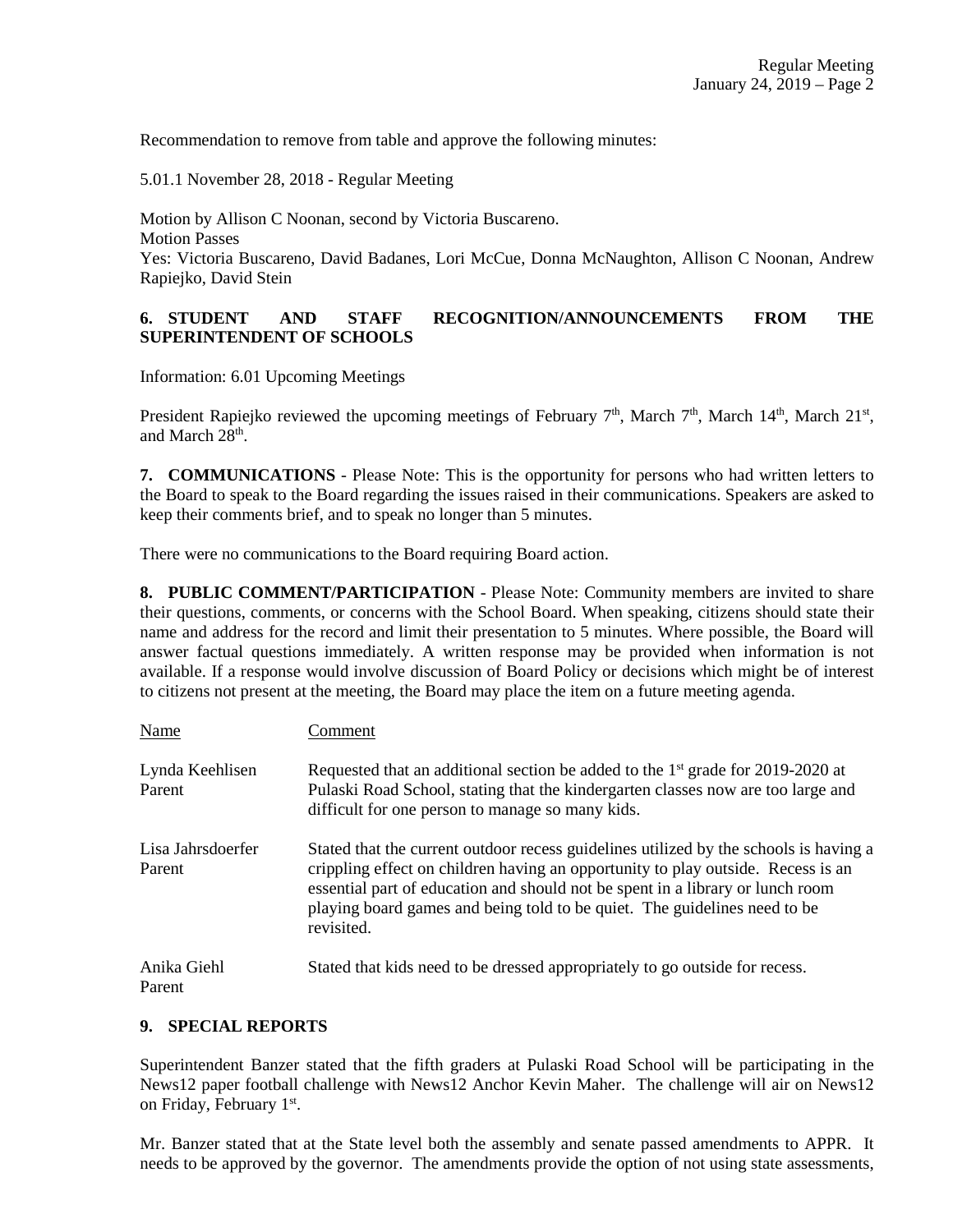but it does not remove the requirement to use assessments in teacher performance. That decision will be bargained between the district and the units, administrators and teachers. The federal component to it goes beyond what the state wants. The new ESSA states that they are still required to use assessments as part of the teacher evaluation process.

Information: 9.01 2019-2020 Budget Overview

Superintendent Banzer presented the 2019-2020 Budget Overview. Mr. Banzer stated that the budget priorities are to present a budget that supports the mission, vision, core beliefs and priorities of the district; seek efficiencies and savings; and create a budget within the tax levy limit. Mr. Banzer reviewed the budget development calendar and budget history dating back to 2013-2014. The following expenditure considerations were used in the preparation of the budget overview: Salaries are rolled over at this point in the process. Retirements/efficiencies will be factored in throughout the process. Contract negotiations with multiple bargaining units. TRS Employee Contribution rate reduced from 10.62% to 9.50%-8.50%. Health Insurance increases lower than expected for first half of 19-20 school year. Second half is to be determined. Increased to debt service. Anticipated increases to energy costs. Mr. Banzer reviewed the revenue history and the following revenue considerations: State Aid is expected to be greater than Executive proposal of \$16,055,289. The Tax Levy, tax cap formula – allowable limit is 3.22%. It is a complex formula that includes growth factor: CPI >2%: Therefore growth factor is capped at 2%. Capital exclusions – which include debt service and general fund capital expenditures. Mr. Banzer reviewed districtwide student enrollment. From 2011-2012 to the 2-19-2020 school year there has been a net change of minus 1,165 students. The actual enrollment vs. the demographic study performed by WS BOCES for 2019-2020 is 105.8%

There was a discussion regarding the increases to energy costs, allowable levy limit, providing a breakdown of security budget, TRS, ERS and State Aid.

Mr. Banzer noted that the budget discussions will held on March 1<sup>st</sup>, March 8<sup>th</sup>, March 15<sup>th</sup>, March 22<sup>nd</sup>, and April  $12<sup>th</sup>$ .

# **10. SUPERINTENDENT'S REPORT, GENERAL - FOR BOARD ACTION**

Action: 10.01 Personnel Actions Report Recommendation to approve the attached Personnel Actions Report

Motion by David Badanes, second by Victoria Buscareno. Final Resolution: Motion Passes Yes: Victoria Buscareno, David Badanes, Lori McCue, Donna McNaughton, Allison C Noonan, Andrew Rapiejko, David Stein

Action: 10.02 Policies - First Read Recommendation to receive for a first read revisions to the following policy:

10.02.1 Policy #9511 - "Pay Rates for: Continuing Education and Recreation Teachers and Temporary, Substitute and Student Non-Instructional Employees"

Motion by Lori McCue, second by Allison C Noonan. Final Resolution: Motion Passes Yes: Victoria Buscareno, Lori McCue, Donna McNaughton, Allison C Noonan, Andrew Rapiejko, David Stein No: David Badanes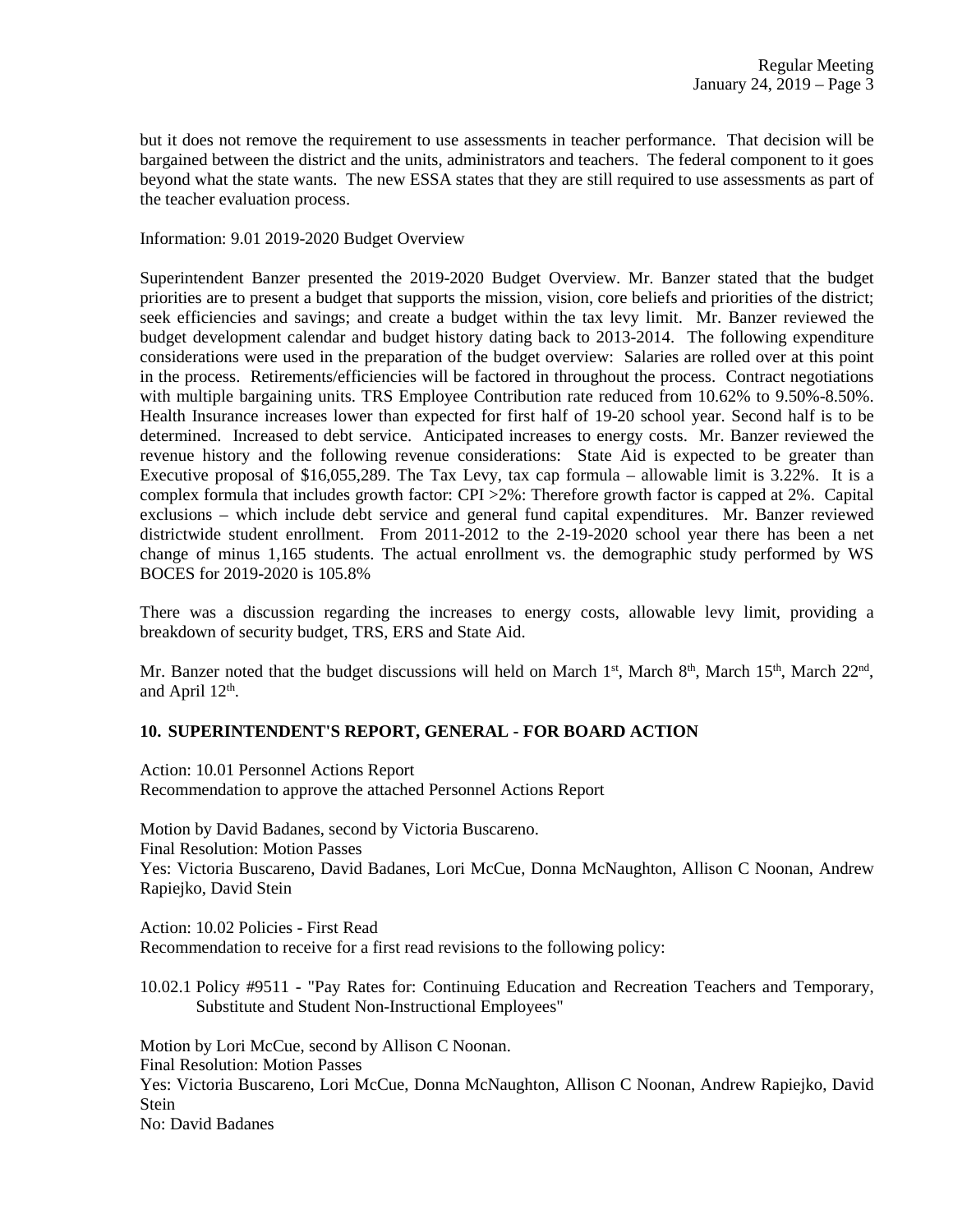Action: 10.03 School Calendar for 2019-2020 Recommendation to adopt the proposed School Calendar for 2019-2020

Motion by David Badanes, second by Victoria Buscareno. Final Resolution: Motion Passes Yes: Victoria Buscareno, David Badanes, Lori McCue, Donna McNaughton, Allison C Noonan, Andrew Rapiejko, David Stein

## **11. SUPERINTENDENT'S REPORT, FINANCIAL - FOR BOARD ACTION**

Action: 11.01 Great South Bay Trip Donation Recommendation to approve the following resolution:

 "BE IT RESOLVED, that the Board of Education hereby gratefully accepts a donation of \$7,497 from the Northport Middle School Student Activity Account, for the purpose of students attending the Western Suffolk BOCES Fire Island Lighthouse/Captree Boat Basin field trip and increase the 2018-2019 budget code A2060.4900.00.2805 by \$7,497 for this purpose.

 BE IT RESOLVED, that the Board of Education hereby approves an increase in the revenue code A2705 of the 2018-2019 budget by \$7,497 with the understanding that this increase in revenue is the result of donations from the Northport Middle School Activity Account."

Motion by Donna McNaughton, second by Allison C Noonan. Final Resolution: Motion Passes Yes: Victoria Buscareno, David Badanes, Lori McCue, Donna McNaughton, Allison C Noonan, Andrew Rapiejko, David Stein

Action: 11.02 Urban Studies Field Trip Donation Recommendation to approve the following resolution:

 "BE IT RESOLVED, that the Board of Education hereby gratefully accepts a donation of \$330 from Northport-East Northport residents for the purposes of covering the cost of transportation for the Northport High School Urban Studies class field trip on January 11, 2019, and increase the 2018-2019 budget code A2110.4161.30.2903 by \$330 for this purpose.

 BE IT RESOLVED, that the Board of Education hereby approves an increase in the revenue code A2705 of the 2018-2019 budget by \$330 with the understanding that this increase in revenue is the result of donations from Northport-East Northport residents."

Motion by Donna McNaughton, second by Allison C Noonan. Final Resolution: Motion Passes Yes: Victoria Buscareno, David Badanes, Lori McCue, Donna McNaughton, Allison C Noonan, Andrew Rapiejko, David Stein

Action: 11.03 Cablevision Donation Recommendation to approve the following resolution:

 "RESOLVED, that the Board of Education accept the donation of \$250 from Cablevision to be used by the Northport High School Art Club for a social awareness/community service project "Empty Bowls" and increase the 2018-2019 budget code A2110.5030.30.2000 by \$250 for this purpose.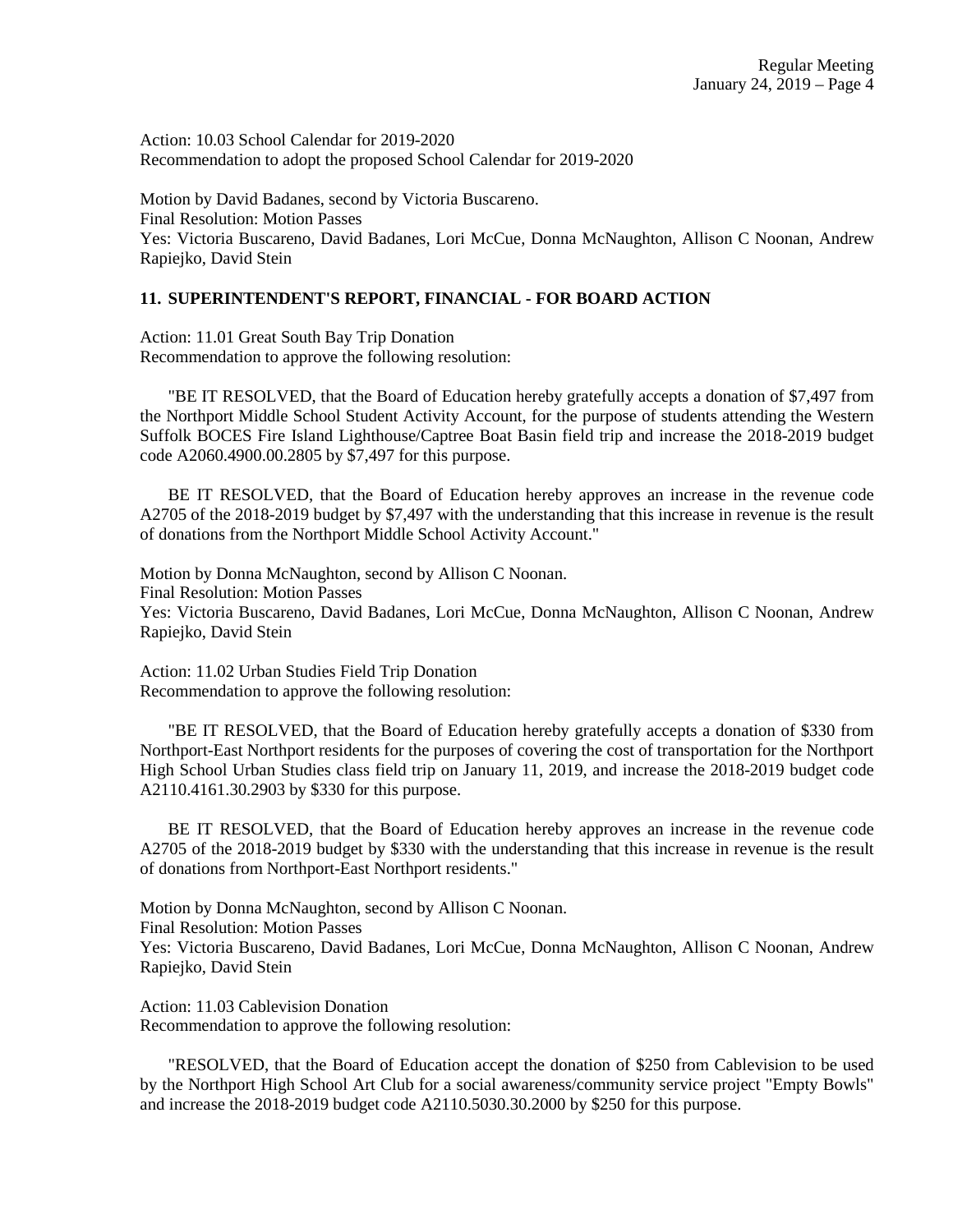RESOLVED, that the Board of Education hereby approves an increase in the revenue code A2705 of the 2018-2019 budget by \$250 with the understanding that this increase in revenue is the result of a donation from Cablevision."

Motion by Donna McNaughton, second by Allison C Noonan. Final Resolution: Motion Passes Yes: Victoria Buscareno, David Badanes, Lori McCue, Donna McNaughton, Allison C Noonan, Andrew Rapiejko, David Stein

Action: 11.04 Syosset Home Tutoring, Inc.

Recommendation to approve a Supplementary Education Services Agreement between the Northport-East Northport Union Free School District and Syosset Home Tutoring, Inc. (SSS)

Motion by Donna McNaughton, second by Allison C Noonan. Final Resolution: Motion Passes Yes: Victoria Buscareno, David Badanes, Lori McCue, Donna McNaughton, Allison C Noonan, Andrew Rapiejko, David Stein

Action: 11.05 Change Order Recommendation to approve the following Change Order:

11.05.1 Change Order Number: S-1, The LandTek Group, SED #58-04-04-03-0-008-025, Decrease in the amount of \$20,769.20

Motion by Donna McNaughton, second by Allison C Noonan. Final Resolution: Motion Passes Yes: Victoria Buscareno, David Badanes, Lori McCue, Donna McNaughton, Allison C Noonan, Andrew Rapiejko, David Stein

Action: 11.06 Non-Resident Tuition Charges

Recommendation to approve the 2017-2018 actual non-resident tuition charges and the 2018-2019 estimated non-resident tuition charges, identifying the amounts that will be charged to other school districts for any of their students who are enrolled in our District.

Motion by Donna McNaughton, second by Allison C Noonan. Final Resolution: Motion Passes Yes: Victoria Buscareno, David Badanes, Lori McCue, Donna McNaughton, Allison C Noonan, Andrew Rapiejko, David Stein

Action: 11.07 Health Service Contracts

Recommendation to authorize the Board President to sign contracts with the following school district to provide health services for Northport-East Northport students attending school in that district during the 2018-2019 school year:

11.07.1 Huntington Union Free School District, nineteen (19) students attending St. Patrick School @ \$627.24, totaling \$11,917.56

Motion by Donna McNaughton, second by Allison C Noonan.

Final Resolution: Motion Passes

Yes: Victoria Buscareno, David Badanes, Lori McCue, Donna McNaughton, Allison C Noonan, Andrew Rapiejko, David Stein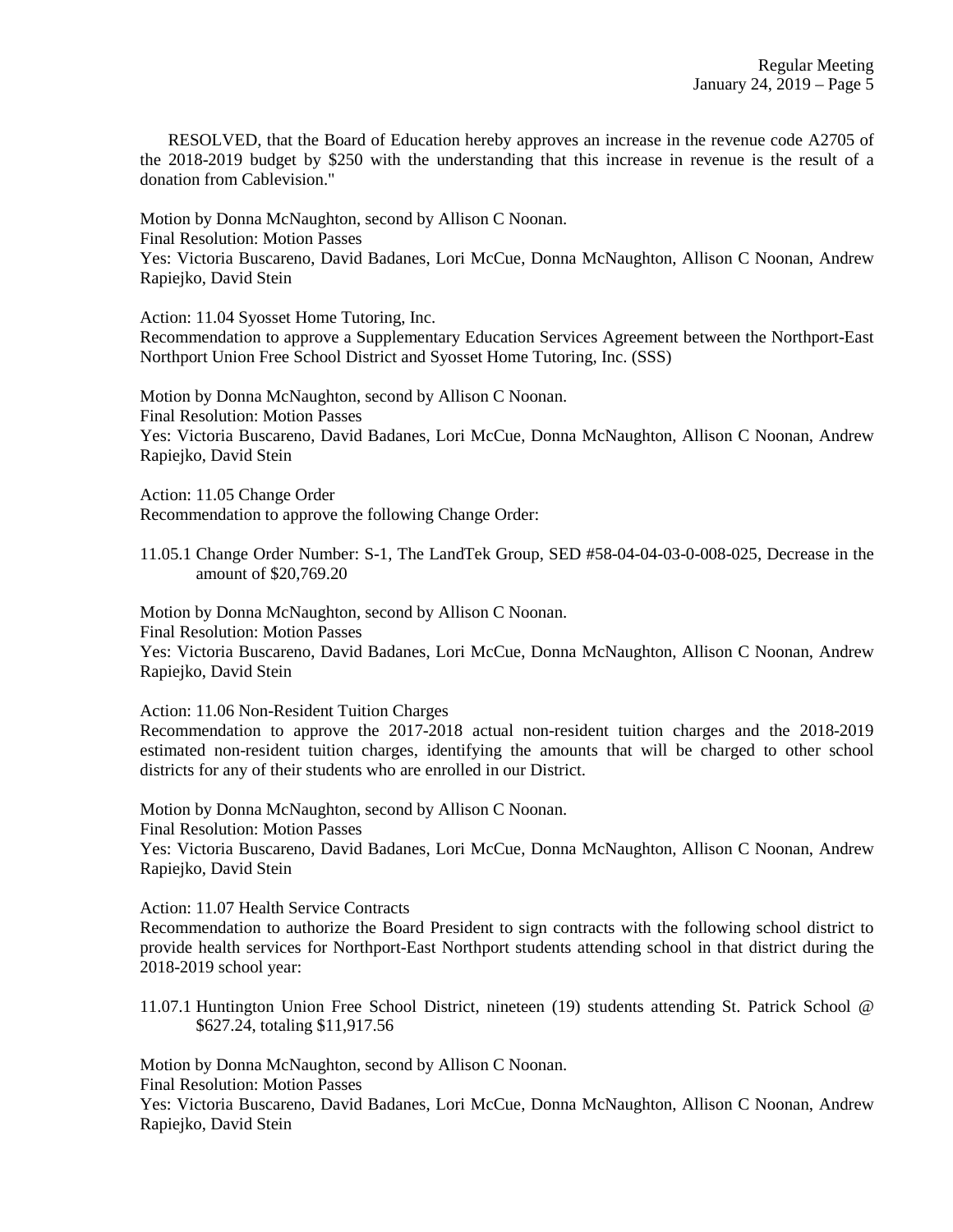Action: 11.08 Ministry for Hope, Inc. d/b/a Our Lady of Peace Academy at Montfort Therapeutic Residence

Recommendation to approve a 2018-2019 Agreement between the Northport-East Northport Union Free School District and Ministry for Hope, Inc.  $d/b/a$  Our Lady of Peace Academy at Montfort Therapeutic Residence (Spec. Ed.)

Motion by Donna McNaughton, second by Allison C Noonan.

Final Resolution: Motion Passes

Yes: Victoria Buscareno, David Badanes, Lori McCue, Donna McNaughton, Allison C Noonan, Andrew Rapiejko, David Stein

Action: 11.09 Method Test Prep

Recommendation to approve a 2018-2019 Agreement between the Northport-East Northport Union Free School District and Method Test Prep (NHS)

Motion by Donna McNaughton, second by Allison C Noonan. Final Resolution: Motion Passes Yes: Victoria Buscareno, David Badanes, Lori McCue, Donna McNaughton, Allison C Noonan, Andrew Rapiejko, David Stein

Action: 11.10 Treasurer's Report and Monthly Summary of Receipts and Disbursements Recommendation to approve the Treasurer's Report and Monthly Summary of Receipts and Disbursements:

11.10.1 Treasurer's Report for the period November 1, 2018 through November 30, 2018 11.10.2 Monthly Summary of Receipts and Disbursements for November 2018

Motion by Donna McNaughton, second by Allison C Noonan. Final Resolution: Motion Passes Yes: Victoria Buscareno, David Badanes, Lori McCue, Donna McNaughton, Allison C Noonan, Andrew Rapiejko, David Stein

Action: 11.11 Schedule of Investments Recommendation to approve the following Schedule of Investments:

11.11.1 Schedule of Investments as of November 30, 2018

Motion by Donna McNaughton, second by Allison C Noonan. Final Resolution: Motion Passes Yes: Victoria Buscareno, David Badanes, Lori McCue, Donna McNaughton, Allison C Noonan, Andrew Rapiejko, David Stein

Action: 11.12 Collateral Schedule Recommendation to approve the following Collateral Schedules:

11.12.1 Collateral Schedule as of November 30, 2018

Motion by Donna McNaughton, second by Allison C Noonan. Final Resolution: Motion Passes Yes: Victoria Buscareno, David Badanes, Lori McCue, Donna McNaughton, Allison C Noonan, Andrew Rapiejko, David Stein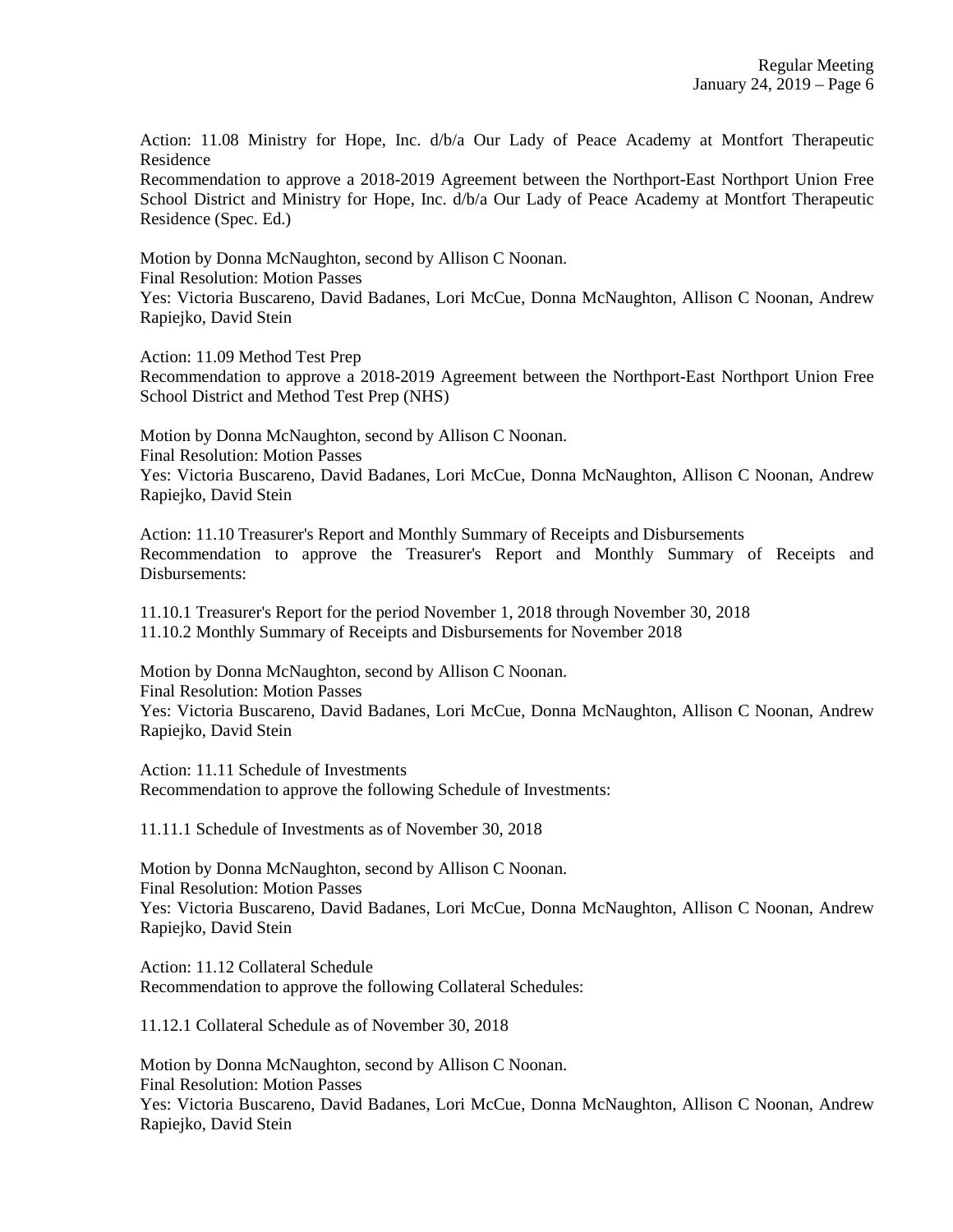Action: 11.13 Bank Reconciliation Recommendation to approve the following Bank Reconciliation reports:

11.13.1 Bank Reconciliation Report for the Month Ended November 30, 2018

Motion by Donna McNaughton, second by Allison C Noonan. Final Resolution: Motion Passes Yes: Victoria Buscareno, David Badanes, Lori McCue, Donna McNaughton, Allison C Noonan, Andrew Rapiejko, David Stein

Action: 11.14 General Fund Projected Cash Flow Statement Recommendation to approve the following General Fund Projected Cash Flow Statements:

11.14.1 General Fund Projected Cash Flow Statement for the year ending 2018-2019, Actual Data July 1, 2018 - October 31, 2018, Estimated Data November 1, 2018 - June 30, 2019

Motion by Donna McNaughton, second by Allison C Noonan. Final Resolution: Motion Passes Yes: Victoria Buscareno, David Badanes, Lori McCue, Donna McNaughton, Allison C Noonan, Andrew

Rapiejko, David Stein

Action: 11.15 Monthly Revenue and Budget Status Report - Special Aid Fund Recommendation to approve the following Monthly Revenue and Budget Status Reports - Special Aid Fund

11.15.1 Monthly Revenue and Budget Status Report - Special Aid Fund for the Month Ending November 30, 2018

Motion by Donna McNaughton, second by Allison C Noonan. Final Resolution: Motion Passes Yes: Victoria Buscareno, David Badanes, Lori McCue, Donna McNaughton, Allison C Noonan, Andrew Rapiejko, David Stein

Action: 11.16 Monthly Revenue and Budget Status Report - General Fund Recommendation to approve the following Monthly Revenue and Budget Status Reports - General Fund:

11.16.1 Monthly Revenue and Budget Status Report - General Fund for the Month Ending November 30, 2018

Motion by Donna McNaughton, second by Allison C Noonan.

Final Resolution: Motion Passes

Yes: Victoria Buscareno, David Badanes, Lori McCue, Donna McNaughton, Allison C Noonan, Andrew Rapiejko, David Stein

Action: 11.17 Monthly Revenue and Budget Status Report - School Lunch Recommendation to approve the following Monthly Revenue and Budget Status Reports - School Lunch Fund

11.17.1 Monthly Revenue and Budget Status Report - School Lunch Fund for the Month Ending November 30, 2018

Motion by Donna McNaughton, second by Allison C Noonan. Final Resolution: Motion Passes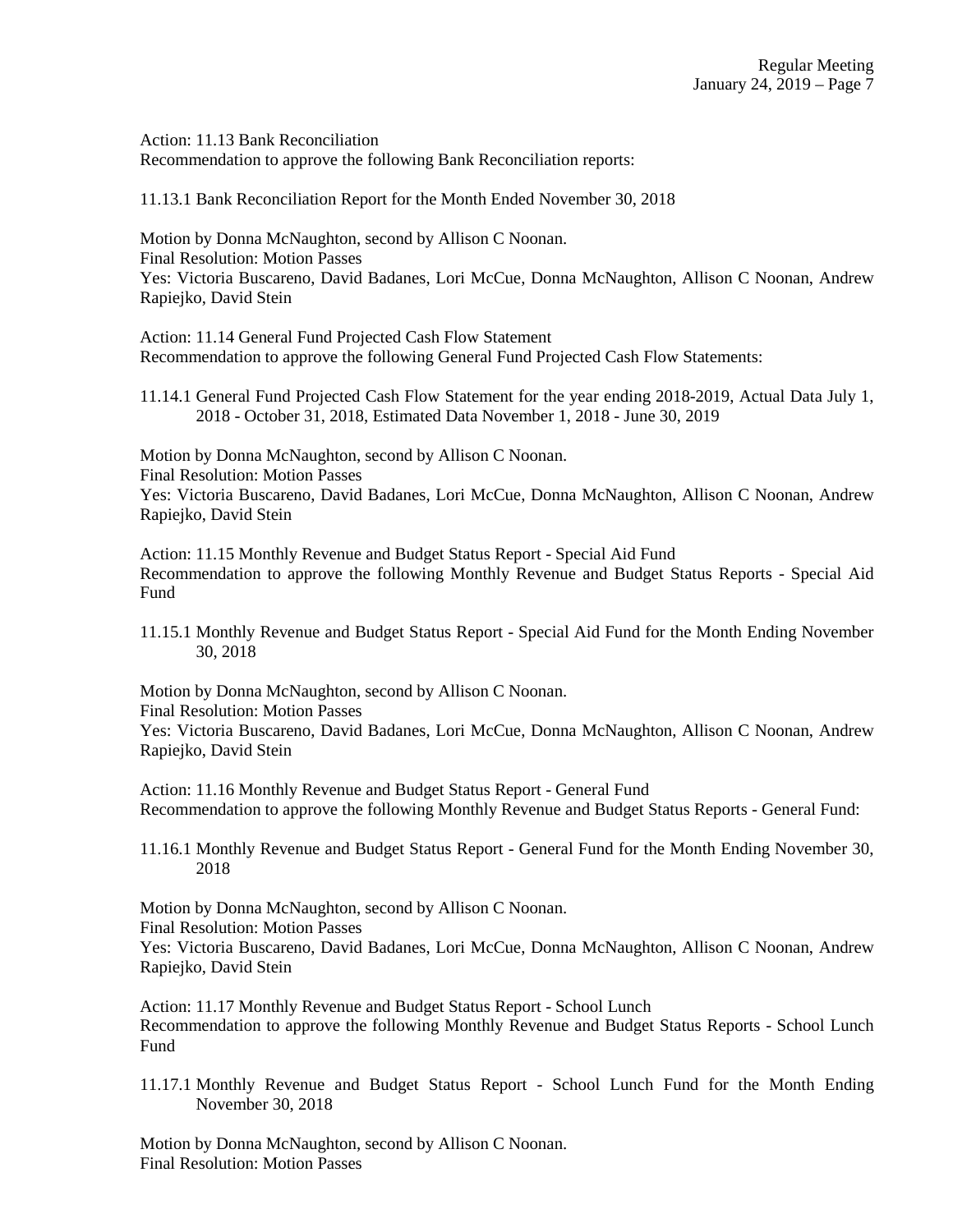Yes: Victoria Buscareno, David Badanes, Lori McCue, Donna McNaughton, Allison C Noonan, Andrew Rapiejko, David Stein

Action: 11.18 Monthly Revenue and Budget Status Report - Capital Fund Recommendation to approve the following Monthly Revenue and Budget Status Reports - Capital Fund:

11.18.1 Monthly Revenue and Budget Status Reports - Capital Fund for the Month Ending November 30, 2018

Motion by Donna McNaughton, second by Allison C Noonan. Final Resolution: Motion Passes Yes: Victoria Buscareno, David Badanes, Lori McCue, Donna McNaughton, Allison C Noonan, Andrew Rapiejko, David Stein

Action: 11.19 School Lunch Profit and Loss Recommendation to approve the following School Lunch Profit and Loss Statements:

11.19.1 School Lunch Profit and Loss Statement for the period November 1, 2018 through November 30, 2018

Motion by Donna McNaughton, second by Allison C Noonan. Final Resolution: Motion Passes Yes: Victoria Buscareno, David Badanes, Lori McCue, Donna McNaughton, Allison C Noonan, Andrew Rapiejko, David Stein

Action: 11.20 Transfer of General Fund Appropriations Recommendation to approve Transfer of General Fund Appropriations in the 2018-2019 Fiscal Year (\$13,100.00)

Motion by Donna McNaughton, second by Allison C Noonan. Final Resolution: Motion Passes Yes: Victoria Buscareno, David Badanes, Lori McCue, Donna McNaughton, Allison C Noonan, Andrew Rapiejko, David Stein

Action: 11.21 Transfer of Capital Fund Appropriations Recommendation to approve Transfer of Capital Fund Appropriations in the 2018-2019 fiscal year (\$54,575.00)

Motion by Donna McNaughton, second by Allison C Noonan. Final Resolution: Motion Passes Yes: Victoria Buscareno, David Badanes, Lori McCue, Donna McNaughton, Allison C Noonan, Andrew Rapiejko, David Stein

Action: 11.22 Park East Construction Corporation Recommendation to approve a 2018-2019 Agreement between the Northport-East Northport Union Free School District and Park East Construction Corporation for Construction Management Services

Motion by Donna McNaughton, second by Allison C Noonan. Final Resolution: Motion Passes Yes: Victoria Buscareno, David Badanes, Lori McCue, Donna McNaughton, Allison C Noonan, Andrew Rapiejko, David Stein

# **12. SUPERINTENDENT'S REPORT - FOR INFORMATION ONLY**